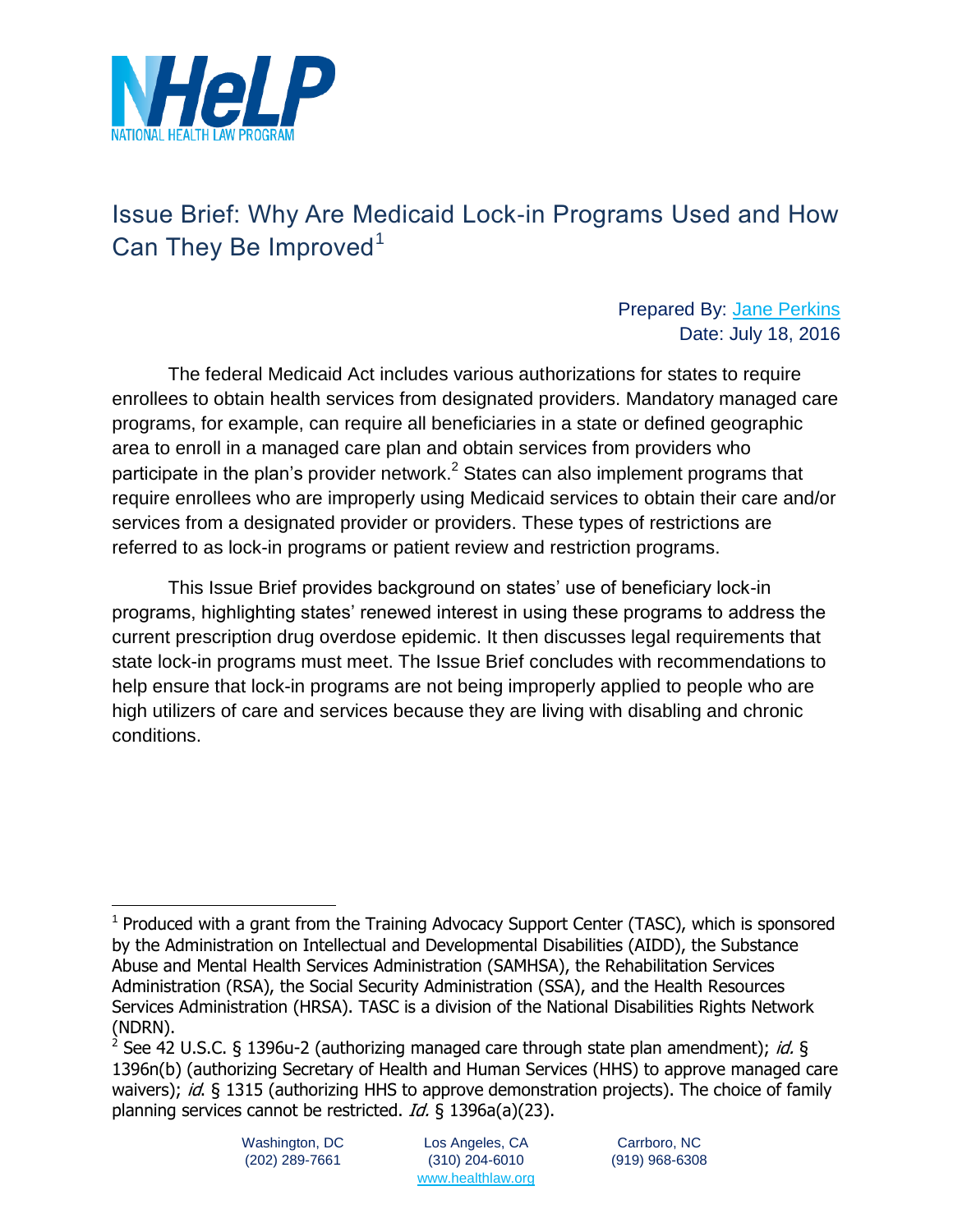# **Overview of Medicaid beneficiary lock-in programs<sup>3</sup>**

Lock-in programs have been a state Medicaid option for quite some time. Properly functioning, they allow the lock-in provider to obtain a clear picture of a beneficiary's pattern and history of medical misuse, coordinate their care-seeking patterns, and avoid unnecessary expenditures. Lock-in programs can also be used in the effort to prevent prescription drug diversion (diverting licit drugs for illicit uses).

State interest in lock-in programs has exploded with the current prescription drug overdose epidemic. Opioid abuse is a particular problem. In 2011, opioids other than heroin represented approximately ten percent of all substance abuse treatment admissions, compared to only two percent in 2001.<sup>4</sup> Fully 29% of emergency department visits associated with prescription drug abuse involved nonmedical use of opioids.<sup>5</sup> Increased abuse of controlled prescription drugs (CPDs) led to elevated numbers of deaths related to prescription opioids, which increased 98 percent from 2002 to 2006. $<sup>6</sup>$  Opioids are also subjected to diversion. Significant diversion is also</sup> associated with high cost antipsychotic and mental health drugs, such as aripiprazole (Abilify) and benzodiazepines, such as alprazalam (Xanax).<sup>7</sup>

Prescription drug overdose is particularly acute among the Medicaid population. Individuals enrolled in Medicaid are prescribed opioid prescriptions at more than twice the rate of the privately insured.<sup>8</sup> Medicaid beneficiaries in Washington State were found to have a 5.7 times greater risk of dying form an opioid overdose than the non-Medicaid population.<sup>9</sup> The Medicaid population also has a higher rate of hospitalization

<sup>&</sup>lt;sup>9</sup> CDC National Center for Injury Prevention & Control, Patient Review & Restriction Programs 2 (2012), [https://www.cdc.gov/drugoverdose/pdf/pdo\\_patient\\_review\\_meeting-a.pdf](https://www.cdc.gov/drugoverdose/pdf/pdo_patient_review_meeting-a.pdf) (last visited June 26, 2016).



  $3$  States can also lock-out providers. States must exclude providers who have engaged in fraud. Id. § 1396a(a)(39). Using objective standards, agencies can exclude providers who are not qualified to provide services. Id. § 1396a(a)(23). States can lock-out providers who have been found to have provided services that were not medically necessary. *See* 42 C.F.R. § 431.54(e).

<sup>&</sup>lt;sup>4</sup> See Thomas R.F. Dreyer et al., Patient Outcomes in a Medicaid Managed Care Lock-In Program, 20 J. OF MANAGED CARE & SPEC. PHARM. 1006 (Nov. 2015).  $^5$  Id.

 $^6$  See CMS, Drug Diversion in the Medicaid Program: State Strategies for Reducing Prescription Drug Diversion in Medicaid 1 (Jan. 2012), [https://www.cms.gov/medicare-medicaid](https://www.cms.gov/medicare-medicaid-coordination/fraud-prevention/medicaidintegrityprogram/downloads/drugdiversion.pdf)[coordination/fraud-prevention/medicaidintegrityprogram/downloads/drugdiversion.pdf](https://www.cms.gov/medicare-medicaid-coordination/fraud-prevention/medicaidintegrityprogram/downloads/drugdiversion.pdf) (last visited June 27, 2016).

<sup>&</sup>lt;sup>7</sup> See A.W. Roberts & A.C. Skinner, *Assessing the present state and potential of Medicaid* controlled substance lock-in programs, 20 J. MAN. CARE SPEC. PHARM. 439 (May 2014) (hereafter Assessing the present state).

 $^8$  Id.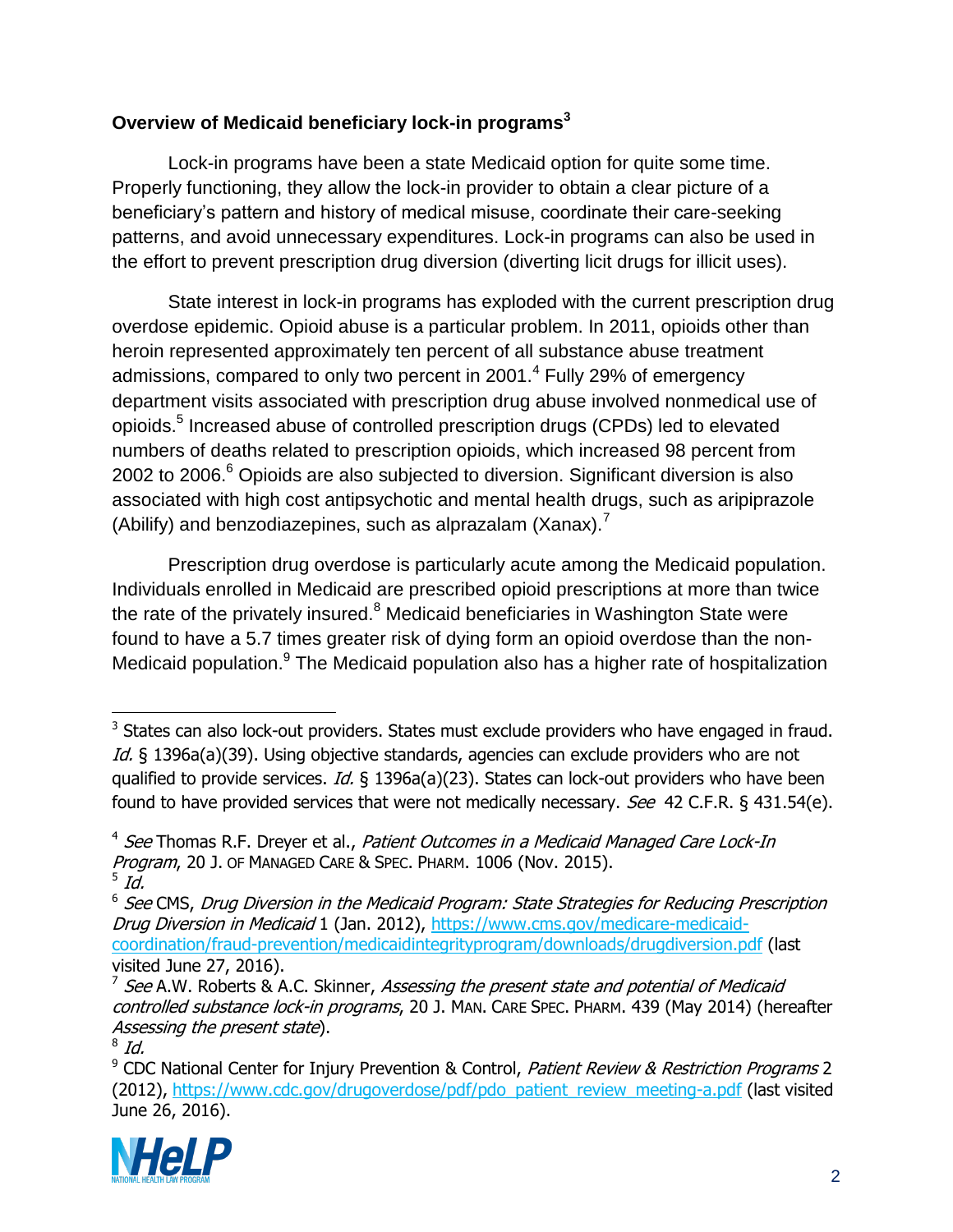for poisoning by opioids and similar narcotics than people with other forms of insurance or the uninsured.<sup>10</sup>

According to Andrew W. Roberts and his colleagues, 46 states are using some sort of prescription controlled substance lock-in program.<sup>11</sup> Most restrict beneficiaries to a single physician and a single pharmacy.<sup>12</sup> There are variations, however, as exemplified by Nebraska, which uses a five-tier system that restricts enrollees to additional providers depending on the degree to which controlled substances are being misused.<sup>13</sup> The duration of the lock-in period varies among states, typically ranging from six months to two years. Again, there are notable exceptions, including the State of New Jersey, which has a four year lock-in period.<sup>14</sup> States also use different criteria for deciding who will be enrolled in a lock-in program. Most states use quantitative benchmarks for deciding enrollment. For instance, Nevada triggers lock-in for individuals who fill any nine controlled substance prescriptions within a 60 day period. Virginia uses an intricate formula that defines overutilization with more than a dozen specific measures (*e.g.*, receiving two or more controlled substances from more than one pharmacy or more than one prescriber in at least a four-week period).<sup>15</sup>

Importantly, while quantitative benchmarks may serve to alert Medicaid to a misusing beneficiary, numbers alone may not tell the complete story. When care seeking habits trigger concern, the individual's health care conditions and needs must be considered; otherwise, a lock-in program can ensnare beneficiaries who have unusual care seeking characteristics due to medical necessity, access barriers, or other reasons not associated with intentional misuse of the Medicaid card.

### **Legal requirements for Medicaid enrollee lock-in**

Properly implemented, lock-in processes can help to improve providers' prescribing practices and patients' appropriate use of services, including prescription medications. Congress, the Centers for Medicare & Medicaid Services (CMS), and courts have all addressed the features that must be included in a state Medicaid lock-in program.

<sup>&</sup>lt;sup>15</sup> See A.W. Roberts & A.C. Skinner, Assessing the present state, surpa n.6, at 442.



  $^{10}$  Id.

<sup>&</sup>lt;sup>11</sup> See A.W. Roberts & A.C. Skinner, Assessing the present state, supra n. 6 at 441 (finding all states except Arizona, California, New Mexico, and South Dakota has at least one lock-in program).

 $\overline{12}$   $\overline{Id}$ .

 $^{13}$  Id.

 $^{14}$  *Id.* at 442.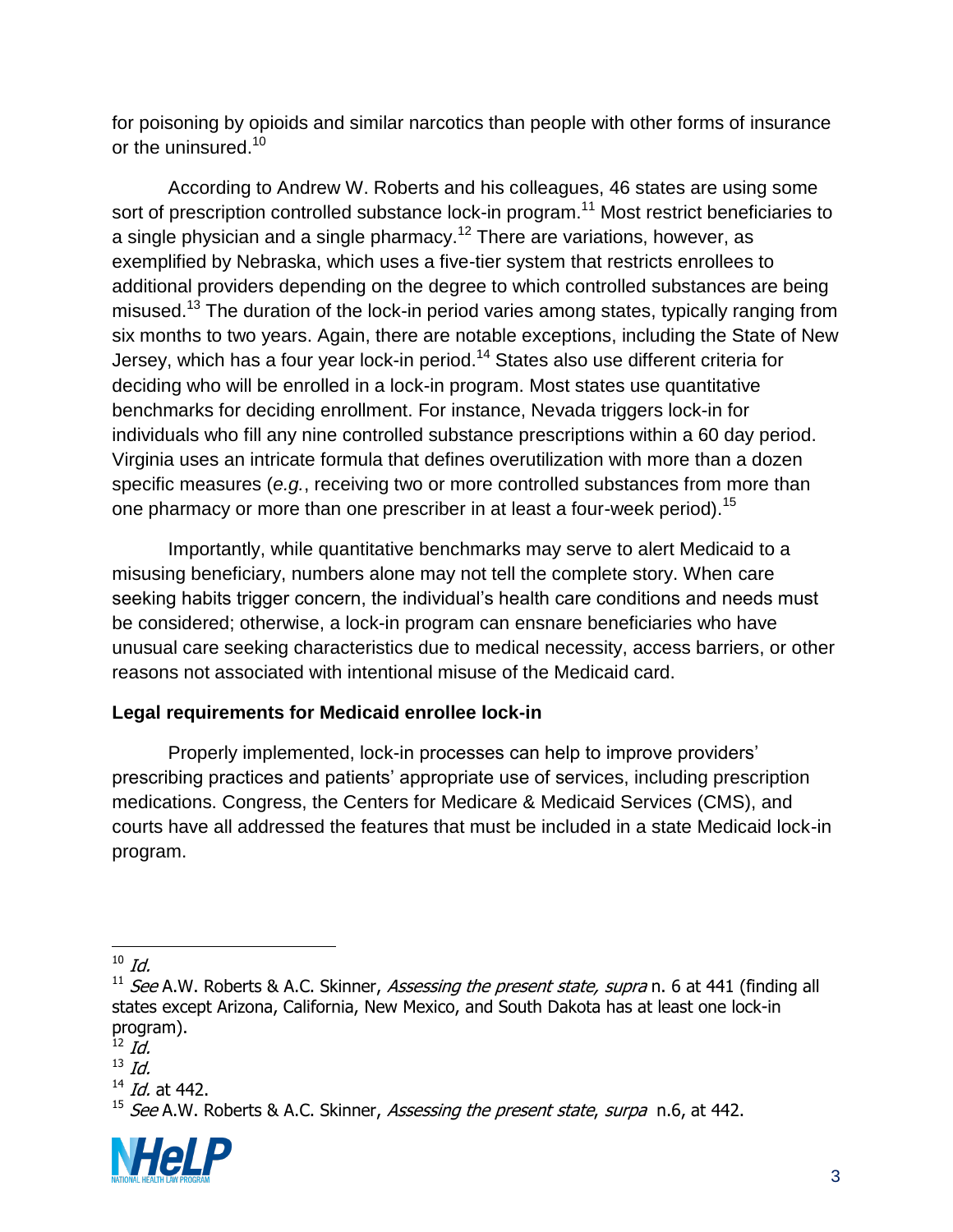The Medicaid Act generally authorizes states to use methods and procedures, as needed, to safeguard against unnecessary utilization of care and services.<sup>16</sup> In 1981, Congress amended the Medicaid Act specifically to authorize states to restrict the provider or providers from whom a beneficiary can receive items and services because of he or she is misusing the coverage.<sup>17</sup> The House Committee that reported the amendment intended that it apply "only to those recipients that clearly and without doubt overutilize services," labelled by the Committee as "chronic overutilizers."<sup>18</sup>

As enacted, 42 U.S.C. § 1396n(a)(2) allows states to restrict the provider or providers from which a beneficiary can receive care and services if the individual has been found to utilize items or services "at a frequency or amount not medically necessary."<sup>19</sup> The determination cannot be *ad hoc* but rather must be made in accordance with guidelines established by the state. $^{20}$  The restriction can last only for a "reasonable period of time."<sup>21</sup> The state's lock-in restrictions must also ensure that the affected beneficiary has reasonable access to services of adequate quality, taking into account geographic location and reasonable travel time.<sup>22</sup> Individuals must be provided notice and an opportunity for a hearing before being subjected to lock-in restrictions.<sup>23</sup>

Federal regulations further provide that the lock-in restrictions cannot apply to emergency services.<sup>24</sup> Legislative history also makes it clear that individuals who are subject to lock-in arrangements should be given "an opportunity to change the provider to be locked into periodically (in no case less frequently than every three months)."  $25$ 

For these programs to function as the law intends, there needs to be a sufficient number and distribution of lock-in providers, including providers who do not have religious or non-medically based objections to providing the full range of services that the individual needs. Moreover, the providers with whom enrollees are locked in should be monitored to ensure they are not contributing to the problem.

 $^{25}$ H.R. Rep. No. 158, 97th Cong., 1st Sess., Vol. II, 309 (1981).



 $16$  See 42 U.S.C. § 1306a(a)(30)(A).

 $17$  See 42 U.S.C. § 1396n(a)(2); see 42 C.F.R. § 431.54; CMS, STATE MEDICAID MANUAL ¶ 2103.D (including lock-in as an exception to 42 U.S.C. § 1396a(a)(23),the Medicaid freedom of choice requirement). These federal requirements also apply to enrollees in Medicaid managed care programs.

<sup>&</sup>lt;sup>18</sup> H.R. Rep. No. 158, 97th Cong., 1st Sess., Vol. II, 309 (1981).

<sup>19</sup> 42 U.S.C. § 1396n(a)(2)(A).

 $20$  Id.

 $21$  *Id.* § 1396n(a)(2).

 $^{22}$  *Id.* § 1396n(a)(2)(B); 42 C.F.R. § 431.54(e)(2).

 $23$  42 U.S.C. § 1396n(a)(2)(A).

 $24$  42 C.F.R. § 431.54(e)(3). See also H.R. Rep. No. 158, 97th Cong., 1st Sess., Vol. II, 309 (1981) ("[I]n no event, should services from any certified provider be denied such recipient in the case of genuine emergency.").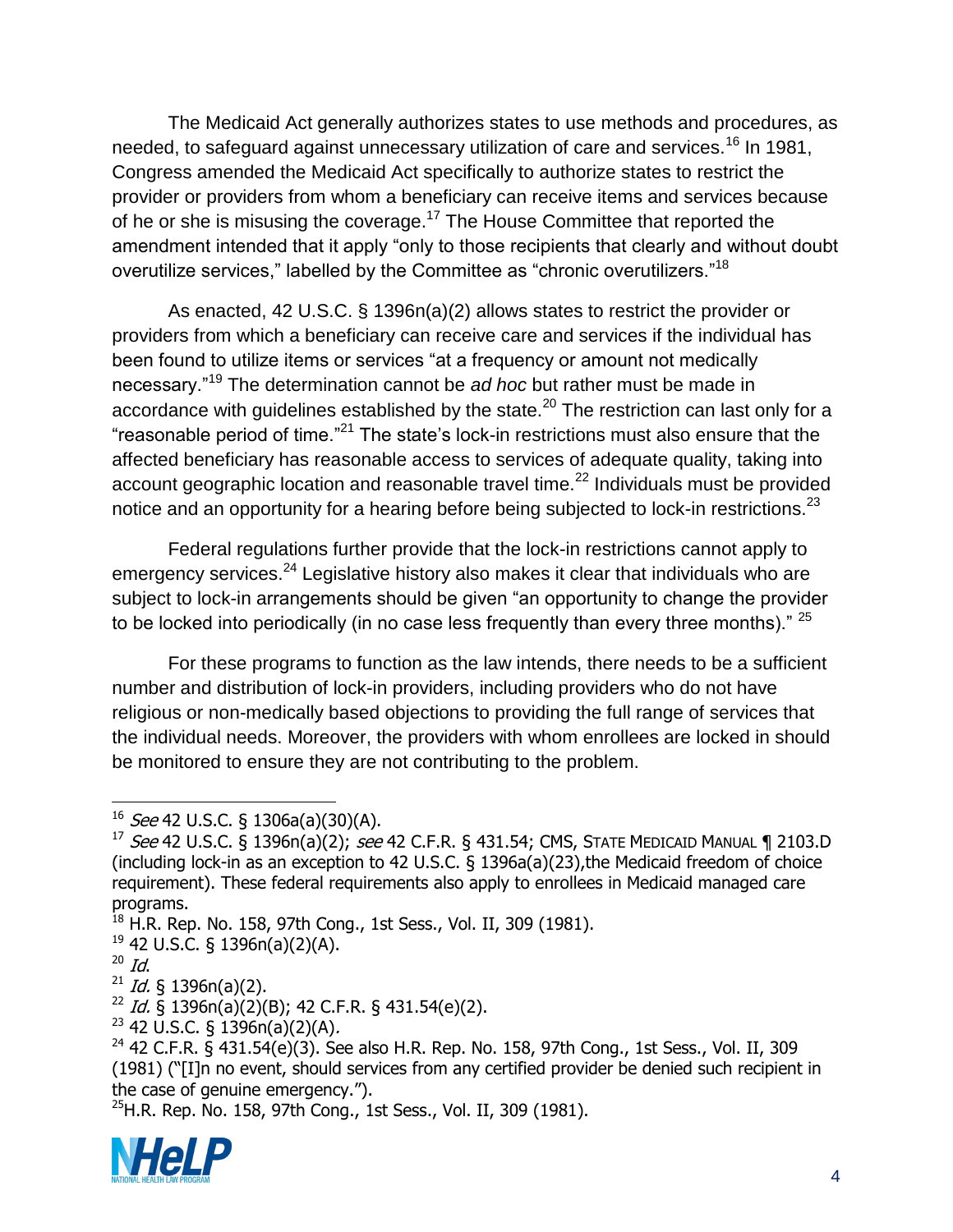An example illustrates some of the practical considerations that come into play when implementing a lock-in program. As noted above, states are interested in prescription drug lock-in programs. These programs must meet all of the requirements of federal law described above. $^{26}$  In addition, to ensure that the lock-in is actually based on misuse of services, the criteria for selection should determine whether the individual has a medical need for the medications due to some other reason, such as HIV/AIDS or another chronic disease or hospice care. There should be heightened scrutiny of selection that is triggered simply because the individual has exceeded a numerical threshold, for example using more than five different providers or taking more than seven prescriptions per month. Finally, care must be taken to ensure that locked-in individuals retain free choice of provider to treat other health conditions such as high blood pressure or an infection.

#### **Judicial opinions addressing beneficiary lock-in**

A handful of court decisions discuss the requirements for Medicaid lock-in restrictions. The most frequently cited case, *Tripp v. Coler*, involved a multi-pronged challenge to the Illinois lock-in program.<sup>27</sup> Plaintiffs, first, challenged a policy that determined beneficiaries to be overusers based solely on absolute numbers and without regard to their medical conditions. The court enjoined the policy, holding that "[t]he Department's practice of targeting overusers solely by a statistical review of level of medical usage without any information on his or her medical condition or needs contravenes the [federal Medicaid] statute."<sup>28</sup>

The plaintiffs also challenged the Illinois program because it restricted all the members of an "assistance unit" to the same physician when only one member had

 <sup>26</sup> CMS, Drug Diversion in the Medicaid Program State Strategies for Reducing Prescription Drug Diversion in Medicaid 4-5 (Jan. 2012), [https://www.cms.gov/medicare-medicaid](https://www.cms.gov/medicare-medicaid-coordination/fraud-prevention/medicaidintegrityprogram/downloads/drugdiversion.pdf)[coordination/fraud-prevention/medicaidintegrityprogram/downloads/drugdiversion.pdf](https://www.cms.gov/medicare-medicaid-coordination/fraud-prevention/medicaidintegrityprogram/downloads/drugdiversion.pdf) (last visited June 1, 2016); see generally Dep't of Health & Human Servs. Office of Inspector Gen'l, Part D Beneficiaries with Questionable Utilization Patterns for HIV Drugs 21 (Aug. 2014) (recommending that CMS restrict certain beneficiaries to a limited number of pharmacies or prescribers),<http://oig.hhs.gov/oei/reports/oei-02-11-00170.pdf> (last visited June 1, 2016).

 $27$  Tripp v. Coler, 640 F. Supp. 848 (N.D. Ill. 1986).

 $^{28}$  Id. at 855. Cf. Gross v. North Dakota Dep't of Health Servs., 652 N.W.2d 354 (N.D. 2002) (affirming administrative hearing decision allowing lock-in where beneficiary had a history of consulting many physicians simultaneously for the same condition, two of his primary care physicians recommended lock-in, and as a result of uncoordinated care, he had experienced adverse health problems); Gerber v. Comm'r., Dep't of Pub. Welf., 577 A.2d 948 (Pa. Commw. Ct. 1990) (affirming lock-in where history profile showed petitioner used six different physicians for purpose of receiving same or similar services and same or similar prescriptions for analgesics and tranquilizers).

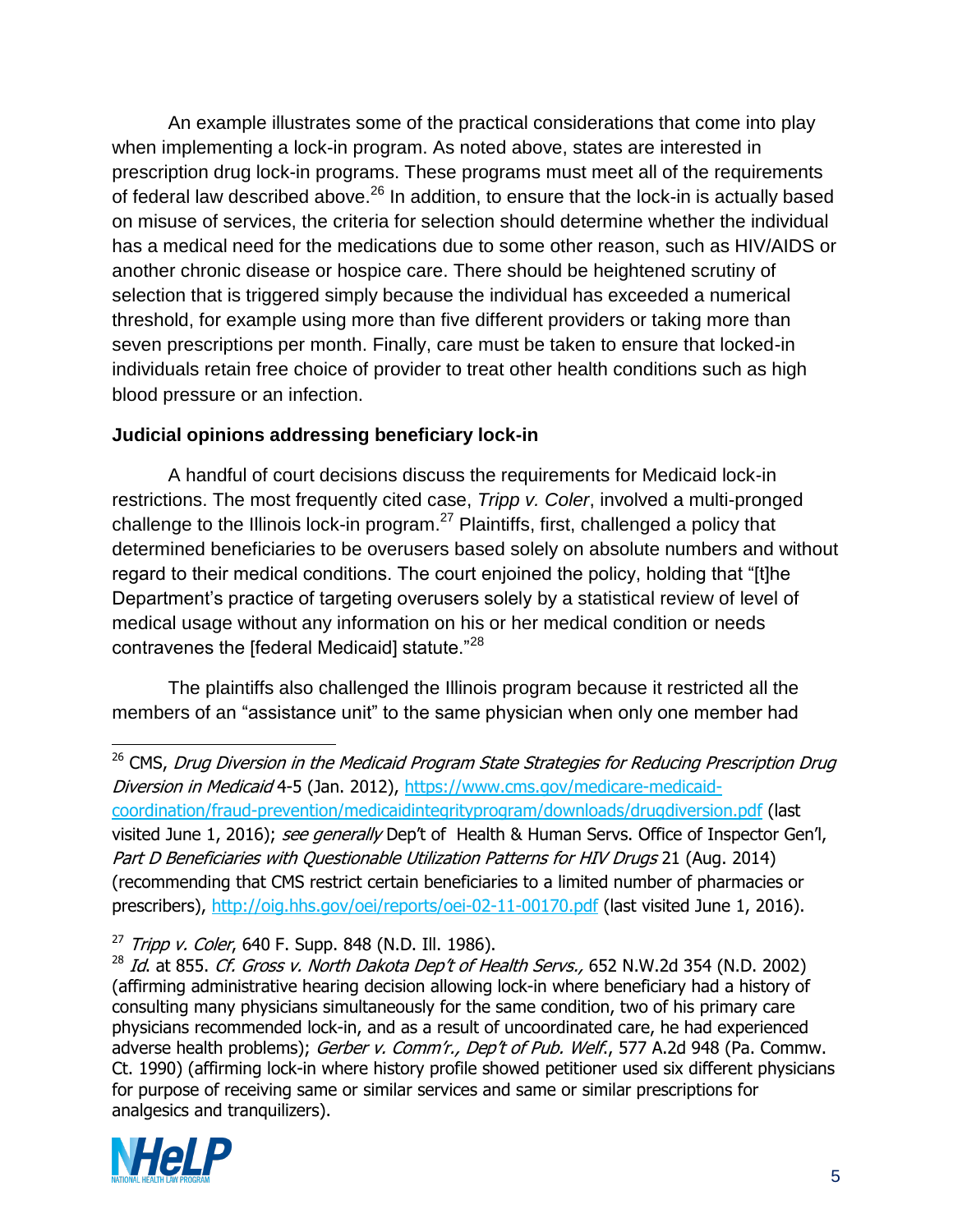been determined to be an over-user. Applying straightforward statutory construction, the court enjoined this policy because the statute, 42 U.S.C. § 1396n(a)(2), consistently refers to restricting the "individual," not a "family unit."<sup>29</sup>

On the other hand, the court concluded that the State could lock the beneficiary into a primary care provider so long as the provider was qualified by training and by the strictures of medical ethics to provide the overall treatment and supervision the state plan calls upon the primary care physician to provide. Nevertheless, the court did require the state to institute a mechanism for reviewing the choice of primary care physician based on the overuser's medical needs so as to assure that the designated physician could provide the needed treatment supervision. $30$ 

Additionally, the court held the state could not withhold Medicaid eligibility and care as a sanction for overuse if, after receiving notice, the alleged overuser did not make a timely identification of a primary care provider. $31$  Nor could the state lock the overuser in indefinitely; it could either automatically lift the sanction at the end of a fixed period of time or adopt a review procedure that would be triggered at a certain point.<sup>32</sup>

Finally, the plaintiffs criticized the notices the Medicaid agency used to inform families that they were locked-in. The court enjoined the notices because they failed to provide an adequate explanation of the reasons for the decision. Instead, the notices gave ultimate reasons, did not identify the legal standard by which a beneficiary's usage was judged, did not identify the precise medical items or services at issue, and failed to identify which person in the family was determined to have overused medical care.<sup>33</sup>

Even after *Tripp*, additional courts have had to clarify the meaning of the Medicaid laws. For instance, in *Matthews ex rel. Matthews v. Ibarra*, the court enjoined Colorado's beneficiary lock-in program because it was restricting the plaintiffs' children, not just the plaintiff. To add insult, the court noted that Ms. Matthews had been placed in lock-in even though her physical disabilities required various prescription drugs and her frequent use of Medicaid services was medically necessary.<sup>34</sup>

 $34$  Matthews ex rel. Matthews v. Ibarra, 703 F. Supp. 68, 69 (D. Colo. 1989).



  $^{29}$  Tripp, 640 F. Supp. at 853 (citing a federal HHS finding that family unit lock-in violates the statute).

 $30$  *Id.* at 854.

 $31$  *Id.* at 855.

 $32$  *Id.* at 857.

 $33$  Id. at 858-59. Accord Parham v. Perales, 132 A.D.2d 557 (N.Y. 1987) (directing removal of lock-in restriction following notice and fair hearing, when state representative at the hearing was not the person who made the lock-in determination or even had any personal knowledge of the determination).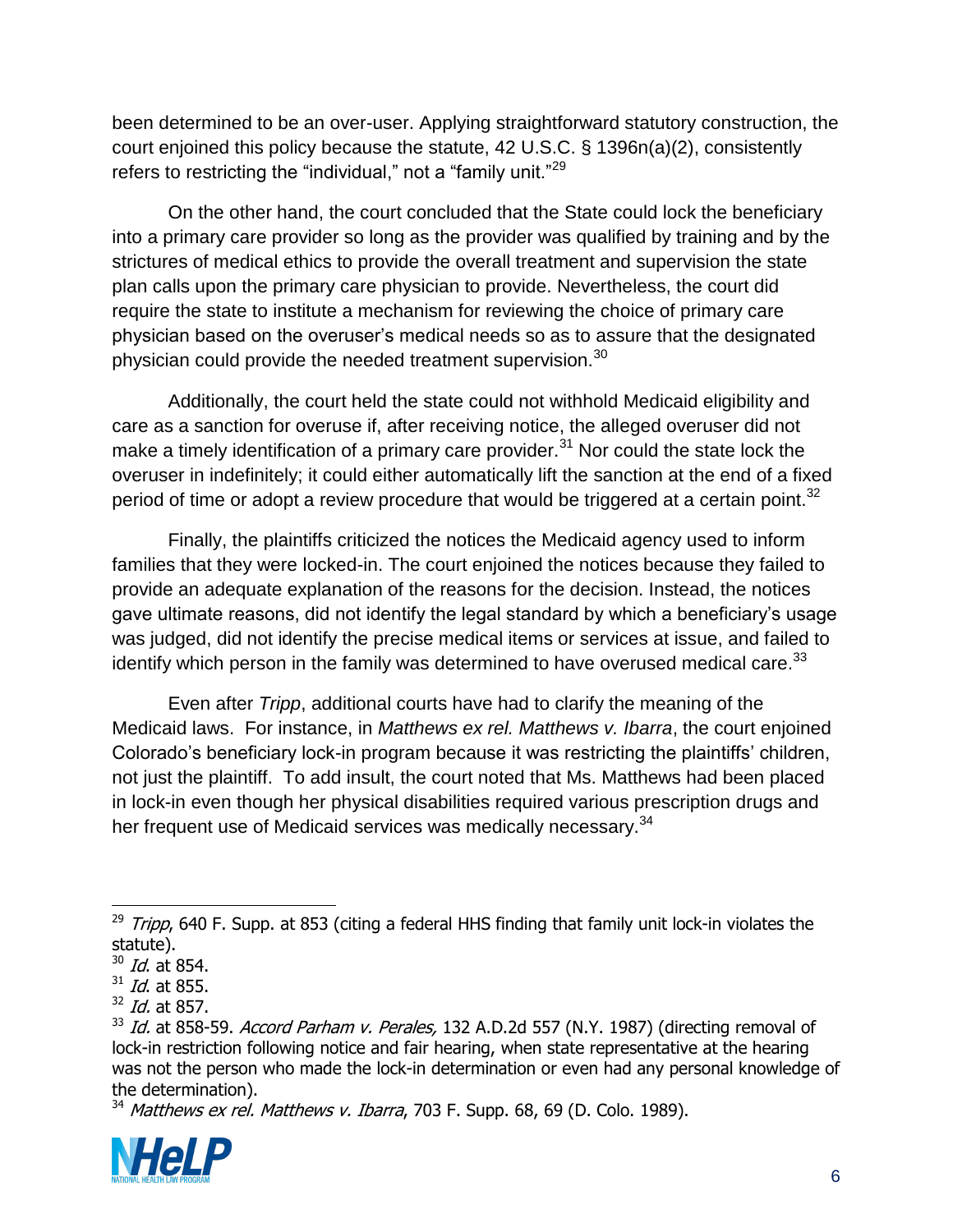## **Conclusion**

Whether your state has a long-standing lock-in program or is considering implementing such a program, the program must be designed and operated in compliance with federal standards. And while states have a modicum of discretion regarding the nature and extent of their lock-in provisions, all states must comply with the following federal requirements:

- 1. Lock-in must be limited to a **reasonable period** of time.
- 2. Lock-in must be based on a finding by the state that the individual is using services that are **not medically necessary**.
- 3. Lock-in can restrict **only the over-user**, not other family members.
- 4. Locked-in enrollees must have access to a quality provider who can actually provide the needed services and treatments and supervision for these services and treatments, taking into account **geographic location and travel time.**
- 5. Lock-in cannot apply to **emergencies**.
- 6. Lock-in must be preceded by an **individualized written notice and the opportunity for a hearing**.

Finally, these programs need to be integrated and monitored. A recent assessment of Medicaid lock-in programs concluded that "most Medicaid agencies appear to have little ongoing interaction with … enrollees after locking them in, such as recommendations or referrals to pain management specialists or substance use treatment, if warranted."<sup>35</sup> As a result, lock-in enrollment is an underused opportunity to provide case management and education. Montana Medicaid has reportedly established its lock-in program to address this problem—among other things, enrolling beneficiaries as "clients" in Team Care, which provides multidisciplinary care and education over a 24-month enrollment period.<sup>36</sup>

Lock-in programs also need to be the subject of ongoing evaluation. Unfortunately, to date, there is a "remarkable dearth of peer-reviewed literature evaluating the design and effectiveness of Medicaid lock-in programs."<sup>37</sup> Most of the attention has focused on cost (with studies suggesting the potential to generate savings



 $35$  See A.W. Roberts & A.C. Skinner, Assessing the present state, supra n.6, at 439.

<sup>36</sup> Id.  $37$  *Id.*